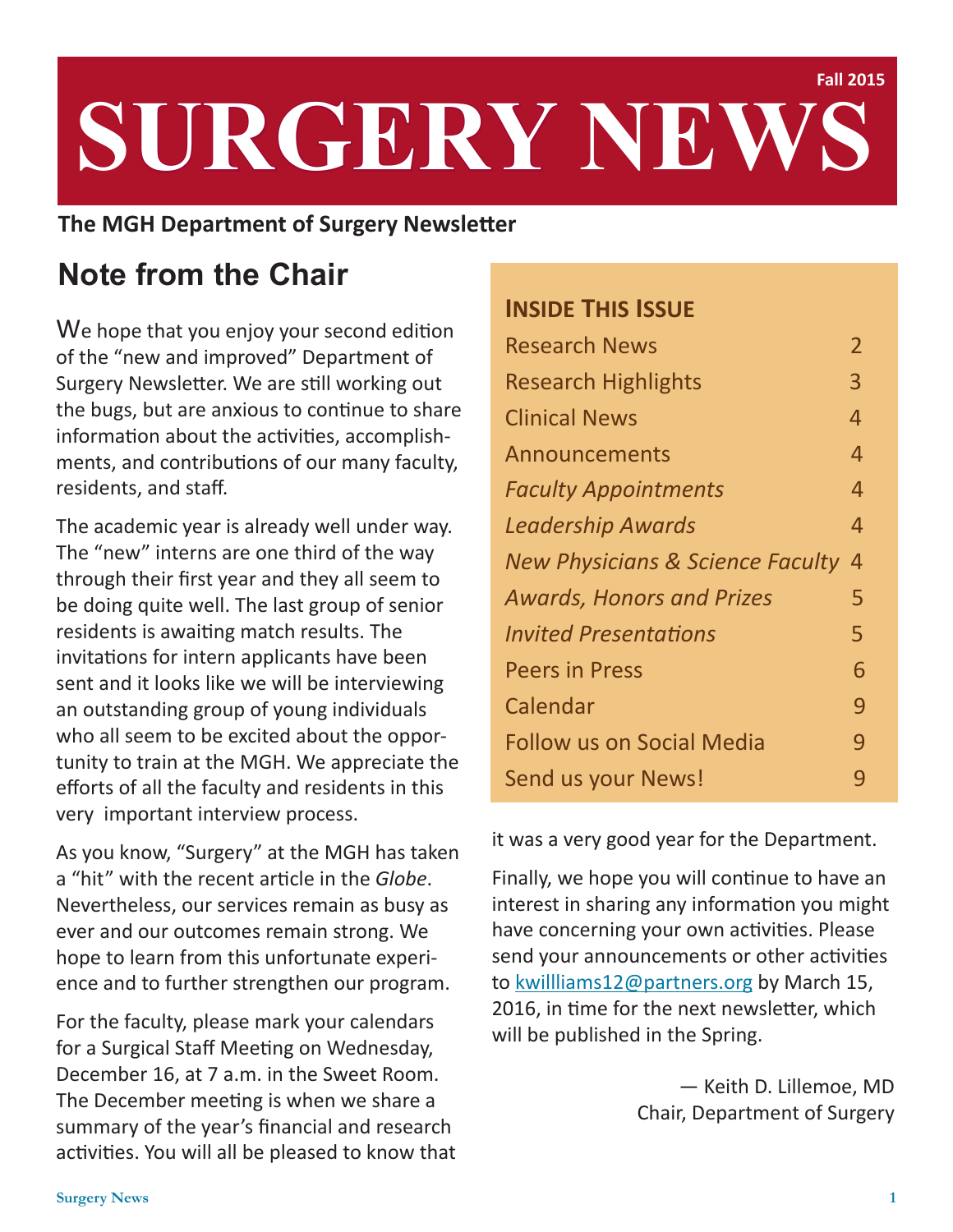# *Research News*

### **Research News**

### **Harvard-Longwood T32 Research Training Program in Vascular Surgery**

Currently in its 22nd year, the Harvard-Longwood Research Training Program provides two years of basic training in cardiovascular surgical research for academic clinicians. The program addresses the absence of adequate research training for cardiovascular surgeons in specific areas of clinical disease. The training program is led by Frank W. LoGerfo, MD, a vascular surgeon at the Beth Israel-Deaconess Medical Center (BIDMC), and the program is fully funded by the National Institutes of Health. The Department of Surgery was fortunate this year to have four residents (see below) accepted into the 2015 program.

Over the course of the year, surgical trainees will pursue a program of intensive research supplemented by required coursework in research design, ethics, statistics, and evaluation of published research. The program is conducted and closely supervised by the program director and a faculty of mentors, who have well-established records of peer-reviewed research. Mentors are selected based on their current research activities and proven commitment to training research fellows. Individual mentors are chosen from the program faculty on the basis of the background and research interest of individual trainees.

Each mentor works closely with their assigned trainee throughout the 2-year training period. The trainees conduct their own research projects. Laboratory training can be supplemented by graduate level training at Harvard Medical School and Harvard's Faculty of Arts and Sciences, with course selection complementing the fellow's laboratory endeavors.

#### **Fellow: Sarah Deery, MD**

**Project:** Comparative Effectiveness Research in Vascular Surgery

**Description:** Dr. Deery is working on several projects to evaluate outcomes in vascular surgery while simultaneously studying for a Master's in Public Health degree with a concentration in Comparative Effectiveness. Her area of interest is the comparative management of thoracic and abdominal aortic aneurysms with open and endovascular procedures. In other work involving decision analysis, she is creating Markov models to simulate outcomes following open versus endovascular aneurysm intervention in individualized patients based on preoperative characteristics.

**Mentor**: Marc Schermerhorn, MD, BIDMC, Chief, Vascular and Endovascular Surgery





 **Sarah Deery, MD Madhukar Patel, MD** 

#### **Fellow: Madhukar Patel, MD**

**Project:** Preventing Device-Associated Infections with Slippery Liquid-Infused Porous Surfaces (SLIPS)

**Description:** Device-associated infections often represent clinical manifestations of bacterial contamination of biomaterial surfaces, which may occur despite best practices in sterile technique and application of prophylactic antibiotics. As these infections account for tremendous medical costs and often result in significant patient morbidity and mortality, this project aims to develop a new approach to re-engineering the material-tissue interface so as to inhibit the development of device-associated infections. Dr. Patel plans to study the preventive effect of applying a novel synthetic surface coating, known as slippery liquid-infused porous surfaces (SLIPS), on subsequently implanted biomedical devices.

**Mentor:** Dr. Elliot L. Chaikof, MD, PhD, BIDMC

#### **Fellow: Derek Klarin, MD**

**Project:** Exome Sequencing and the Genetics of Abdominal Aortic Aneurysm

**Description:** In this project, Dr. Klarin proposes to use the latest in DNA sequencing technology to better understand the genetic factors that contribute to the development of abdominal aortic aneurysms.

**Mentor:** Sekar Kathiresan, MD, MGH

#### **Fellow: Brandon Wojcik, MD**

**Project:** Vascular Targeting of A20-Based Therapies to Treat Transplant Arteriosclerosis

**Description:** Intimal hyperplasia leading to transplant arteriosclerosis following transplantation is the signature lesion of chronic rejection. The rate of rejection and allograft failure has not decreased despite maximum medical therapy and immunosuppression. Interferon gamma is a key pathogenic effector of transplant arteriosclerosis. Prior work has demonstrated that A20, a natural atheroprotective protein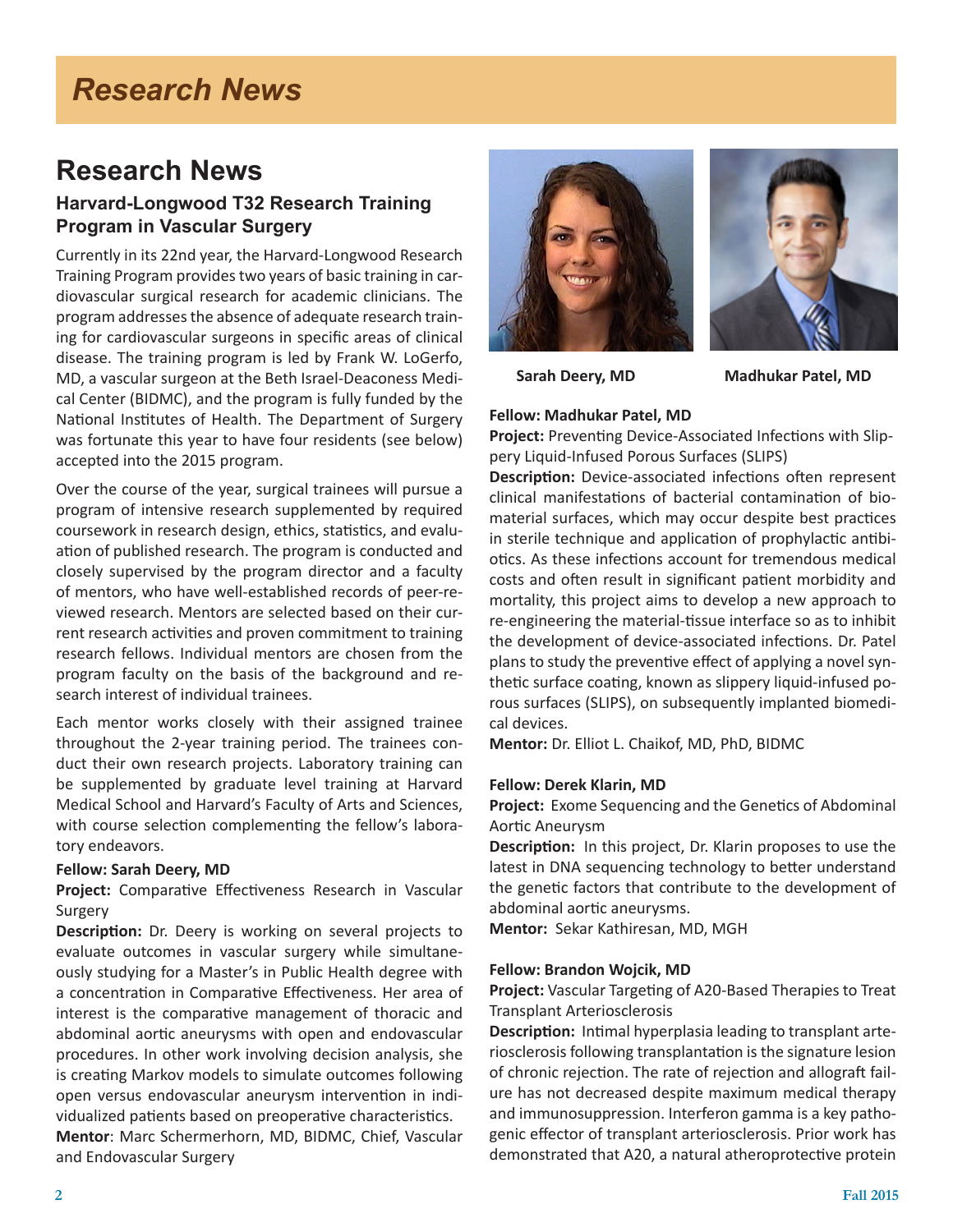# *Research Highlight*





 **Derek Klarin, MD Brandon Wojcik, MD** 

found in human endothelial andsmooth muscle cells, dampens interferon gamma signaling and prevents transplant arteriosclerosis in a murine arterial transplant model. This proposal aims to move A20, an exciting therapeutic target for all vascular disease resulting from intimal hyperplasia, closer to clinical implementation. Dr. Wojcik plans to simulate the human immune response by transplanting human mammary arteries into a humanized mouse model system, using the clinically safe adeno-associated virus as a vector for A20 gene therapy, and then developing small molecule inhibitors of activating kinase proteins in the interferon gamma signaling pathway.

**Mentor:** Dr. Cristina Ferrone, MD, PhD, MGH

Upon completing the Harvard-Longwood Research Training Program in Vascular Surgery, each trainee will be capable of undertaking independent research and will have the necessary scientific and research background to obtain their own competitive grants. They also will have the abilities and knowledge necessary to provide translational expertise as they join medical school faculties at other institutions.

### **Research Highlights**

### **Neutrophil Decision-Making in Health and Disease**

**Daniel Irimia MD PhD,** Assistant Professor of Surgery and Deputy Director of the BioMEMS Resource Center in the Center for Surgery, Science, and Engineering, was awarded two grants to investigate the role of neutrophil decisionmaking in health and disease. The first award is an exploratory/developmental research grant (R21) from the National Institute of Allergy and Infectious Diseases (NIAID) to study the effect of chronic inflammation on neutrophil migration. The second is an R01 project from the National Institute of General Medical Sciences (NIGMS) which focuses on the role of neutrophil decision-making in sepsis.

**Title:** Microfluidic Tools for Probing Neutrophil Reversed Migration **PI:** Daniel Irimia, MD PhD **Agency:** NIAID **Grant#:** R21AI113937 **Project Dates:** 6-24-2015 through 5-31-2017

Dr. Irimia's exploratory R21 will investigate chronic inflammation — the pathology responsible for seven of the top ten leading causes of mortality in the developed world, from atherosclerosis and heart disease to diabetes and cancer. Neutrophils, the white blood cells involved in protecting organisms against microbes, recently have been shown to participate in the initiation, tissue damage, and persistence of chronic inflammation. To better understand the pathology of chronic inflammation, Dr. Irimia and his team are developing novel microfluidic tools to enable *in vitro* studies of newly discovered migration patterns that return neutrophils from tissues into circulation. These tools will enable investigators to characterize the reverse migration of neutrophils and to identify specific markers to differentiate neutrophils that have undergone reverse migration from naive neutrophils in blood samples from patients with chronic inflammation. If successful, this research could lead to new methods for monitoring chronic inflammation, enable early diagnosis, allow sufficient time for patients to adopt lifestyle changes, and assist early treatments. These methods could have major implications for reducing morbidity and mortality associated with chronic inflammatory diseases.

**Title:** Neutrophil Decision-Making in Confined Environments in Health and Disease

**PI:** Daniel Irimia, MD, PhD **Agency:** NIGMS **Grant#:** 2R01GM092804-06 **Project Dates:** 8-15-2015 through 3-31-2019

Dr. Irimia also received R01 funding for a related study from the National Institute of General Medical Sciences (NIGMS). This project involves the role of neutrophil decision-making in health and disease with a specific focus on sepsis.

Sepsis is the leading cause of death in patients with large burn injuries and its treatment is usually focused on the use of proper antibiotics. However, the body's own resources, the neutrophils, are often ignored, even though evidence exists that this subpopulation of white blood cells is essential for protection against microbes and becomes progressively defective after burn injuries. In this proposal, Dr. Irimia will employ novel microfluidic tools to probe the changes in neutrophil phenotype after burns, design new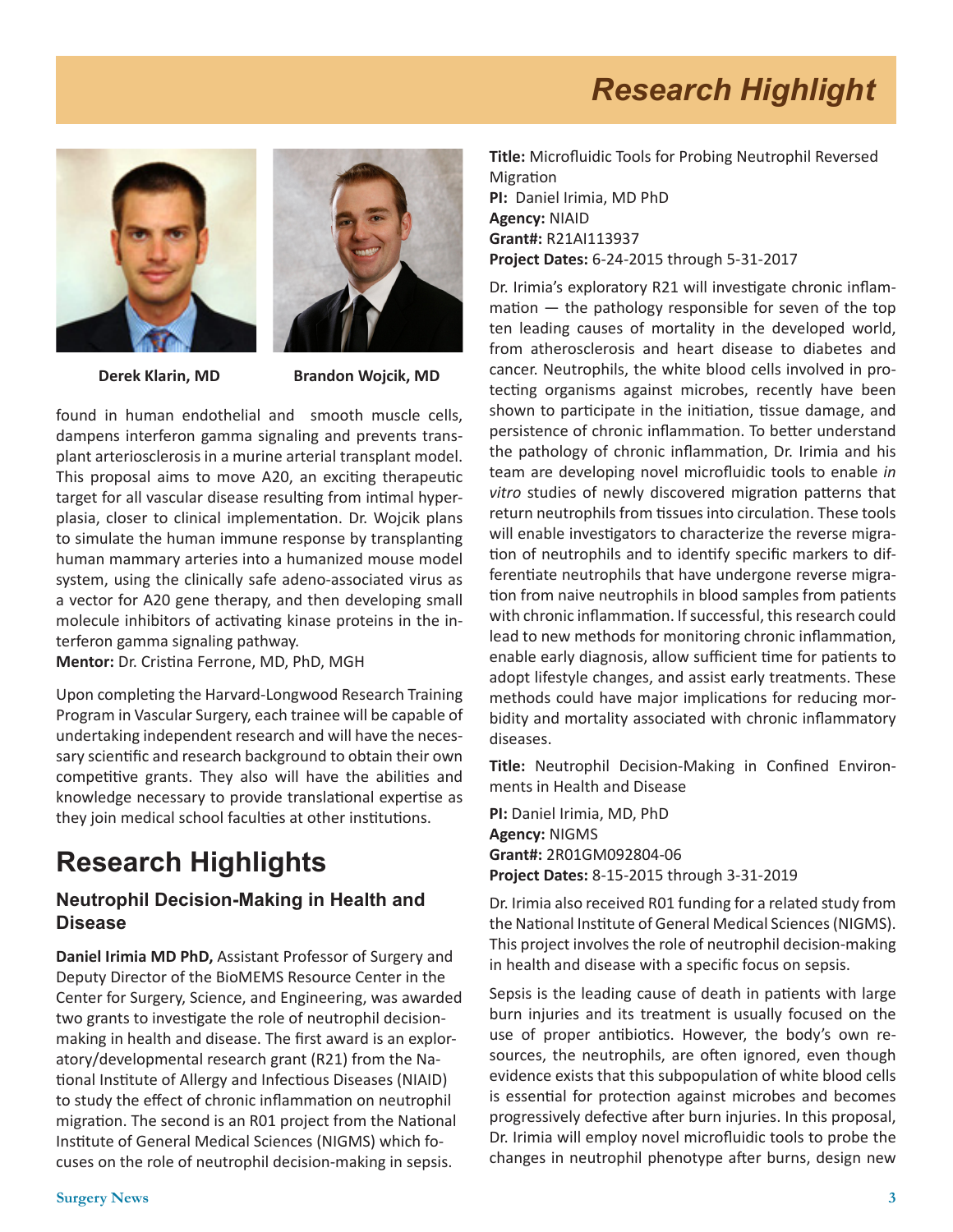# *Clinical News*

tools for measuring emerging neutrophil phenotypes, and monitor the interactions between neutrophils from patients and microbes in controlled conditions *in vitro.*

### **Suggested reading:**

Hamza B, Irimia D. Whole blood human neutrophil trafficking in a microfluidic model of infection and inflammation. *Lab Chip.* 2015 Jun 1;15(12):2625-33. PMID: 25987163 Jones CN, Dimisko L, Forrest K, Judice K, Poznansky M, Markmann JF, Vyas J, Irimia D. Human neutrophils are primed by chemoattractant gradients for blocking the growth of *aspergillus fumigatus. J Infect Dis* http://jid.oxfordjournals.org/content/early/2015/08/12/infdis.jiv419.

### *NIH Awards — June through Oct. 2015*

**Bryan C. Fuchs PhD** (Surgical Oncology) received R01 funding from the National Institute of Diabetes and Digestive and Kidney Diseases (NIDDK) to study the Molecular Imaging of Liver Fibrosis using magnetic resonance (MR) imaging in several animal models. The goal is to develop methods to stage liver fibrosis noninvasively and to determine whether fibrotic burden or active fibrogenesis can predict late-stage liver outcomes, including hepatocellular carcinoma (HCC).

**Tatsuo Kawai MD PhD** (Center for Transplantation Sciences) received U19 funding from the National Institute of Allergy and Infectious Diseases (NIAID) to study Tolerance of Kidney and Islet Transplants via the Mixed Chimerism Approach.

**Sara I. Pai MD** (Surgical Oncology) received R01 funding from the National Institute of Dental and Craniofacial Research (NIDCR) to study Immune Checkpoints and HPV-associated Head and Neck Squamous Cell Cancers (HNSCC). The aim of this R01 is to test whether blocking IL-10 and/or IDO1 pathways in HPV-HNSCC can enhance host anti-tumor immune responses.

**Mikhail I. Papisov PhD** (Center for Surgery, Science & Engineering) received R01 funding from the National Institute of Neurological Disorders and Stroke (NINDS) to study Factors of Cerebrospinal Drug Transport in animal models. The objectives of the proposed work are (a) to investigate the mechanisms of hydrostatic bolus translocation and the subsequent hydrodynamically driven solute transport, and (b) to compose and test a mechanistic pharmacokinetic model suitable for drug development.

**Laurence A. Turka MD** (Co-director, Center for Transplantation Sciences) received R34 funding from the National Institute of Allergy and Infectious Diseases (NIAID) to study Cellular Therapy with Allospecific Tregs in Liver Transplantation. Dr. Turka's lab has been developing a unique methodology to expand and purify donor-specific Foxp3+ T regulatory cells (Tregs) *ex vivo* using costimulatory blockade with belatacept. In addition to this R34, the lab has just received an IND from the FDA for a phase I safety trial of Tregs made in this manner in live-donor renal allograft recipients. However, the most immediate therapeutic potential for using donor- specific Tregs to achieve immunosuppression reduction/withdrawal is in liver transplantation, which is the aim of this R34.

**Xinhui Wang MD PhD** (Surgical Oncology) received R21 funding from the National Cancer Institute to study Improving Radiation Therapy for Pancreatic Cancer. Radiation therapy plays a key role in pancreatic ductal adenocarcinoma (PDAC) treatment, but pancreatic cancer stem cells (PCSC) are resistant to ionizing radiation. This study proposes to obtain knowledge of the mechanism(s) by which disulfiram/Cu, an FDA approved drug (DSF) and a nutrition supplement (Copper gluconate) can enhance the efficacy of radiation and chemoradiation therapy for PDAC.

**Jonathan G. Hoggatt PhD** (Center for Transplantation Sciences) has received an R00 research transition award from the National Heart, Lung, and Blood Institute (NHLBI) to study Macrophage Regulation of the Hematopoietic Stem Cell Niche. The aim is to define how macrophages, newly appreciated effectors of tissue homeostasis, contribute to conditions in the bone marrow hematopoietic stem cell niche of consequence to stem cell harvesting and engraftment under homeostatic and inflammatory conditions.

# **Clinical News**

### **MGPO Quality Incentive Program**

Surgery achieved all CY Term 2 2015 Measures at 100%! The measurement period was July 2015 – September 2015 and payments will be distributed to eligible clinicians in December 2015. The measures included:

**• ICD-10 Training of Surgeons (hospital-wide measure) –** All of our surgeons completed the required training.

**• Development of Three Enhanced Recovery After Surgery (ERAS) protocols (department LOS reduction) –** Pilot protocols were developed for Burn, Bariatric Surgery, and Esophagectomy.

**• Publication of at least one Vidscrip per Division (department population health measure)** – Our Divisions worked hard writing scripts and making the videos with the help of the Population Health Management (PMH) team.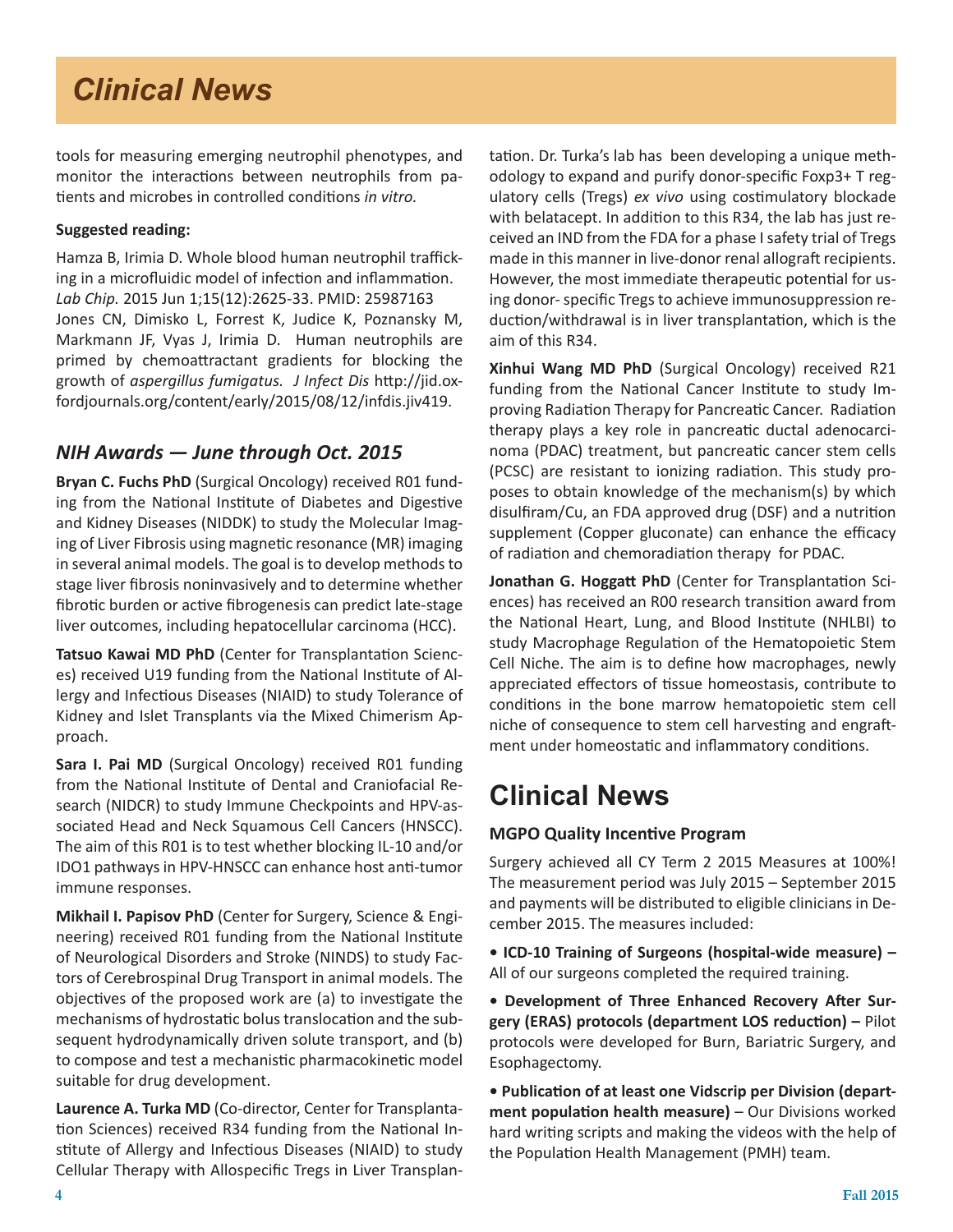## **Announcements**

### *Faculty Appointments*

**Harvard Medical School**

**Peter Masiakos MD** Associate Professor of Surgery (Pediatric Surgery)

**Ozanan Meireles MD** Assistant Professor of Surgery (General and Gastrointestinal Surgery)

**Marc de Moya MD** Associate Professor of Surgery (Trauma, Emergency Surgery and Surgical Critical Care)

### *Leadership Appointments*

**Matthew M. Hutter MD** The Department of Surgery is pleased to announce the establishment and endowment of the Codman-Warshaw Chair, to be held by the Director of the Codman Center for Clinical Effectiveness in Surgery. The initial incumbent will be Dr. Matthew Hutter, who has directed the Center since 2003. A general and bariatric surgeon, Dr. Hutter is Associate Professor of Surgery at HMS.

 Founded in 2002 by the MGH Department of Surgery, the Codman Center was funded to provide a vehicle for surgical outcomes research to monitor and improve quality metrics in surgical care, and for career development of faculty and fellows. It has grown to comprise three senior faculty, Drs. Hutter, David Shahian, MGH VP Quality and Safety, and Cameron Wright, Department Quality Chair. Rounding out the senior faculty is Dr. David Chang, Director of Healthcare Research. The Center also has three junior faculty, in addition to Quality Directors for each of the Divisions in the Department. Fellows are drawn from our surgical residency program. The staff of the Center includes nurses, educators, and data analysts. Codman Center surgeons meet monthly as the Quality and Safety Committee. The Center has achieved national prominence through its publications and leadership of the quality programs of the American College of Surgeons.

**Gus Vlahakes MD** is the inaugural incumbent of the Stanford Calderwood Chair in Cardiac Surgery. Stanford (Stan) Calderwood graduated from the University of Colorado at Boulder and served in the Navy during World War II. In the early '50s he joined Polaroid and eventually became the head of marketing. He then moved on to become the head of WGBH in 1970. Stan was a generous supporter of education and the arts and made substantial gifts to many organizations, including McDowell Colony, Boston Athenaeum, Huntington Theater, Isabella Stewart Gardner Museum, Museum of Fine Arts, Boston College, Harvard, and Wellesley College, among others.

### *New Physicians and Science Faculty*

**David A. D' Alessandro Jr MD** joined the Division of Cardiac Surgery on September 10, 2015 as the Surgical Director of Heart Transplant & VAD. He was previously the Surgical Director for Cardiac Transplant at Montefiore Medical Center located in Bronx, New York. His clinical focus has been surgical treatments for end-stage heart failure, including mechanical assistance and heart transplantation. He has a broad experience in all aspects of adult cardiothoracic surgery, including on and off pump coronary artery bypass surgery, valve repair and replacement, and the treatment thoracic aneurysms.

**Branko Bojovic MD** joined the Plastic & Reconstructive Surgery faculty on October 1, 2015, and also joined the faculty at the Shriners' Hospitals for Children – Boston. Dr. Bojovic is returning to the MGH where he completed part of his Plastic Surgery residency as part of the Harvard Combined Plastic Surgery Program. After completing his residency, he completed a fellowship at Johns Hopkins, where he remained as a member of the faculty for some years. Dr. Bojovic specializes in craniofacial surgery and microsurgery.

**Heather R. Faulkner MD MPH** joined the Plastic & Reconstructive Surgery faculty on August 1, 2015. Dr. Faulkner recently finished a year with Plastics as the Adult Reconstructive and Aesthetic Breast Surgery Fellow, and she will be practicing in Danvers.

**Deepika Nehra MD,** Instructor in Surgery at Harvard Medical School, joined the Department as a Research Fellow on July 15, 2015 to support the Global Surgery Initiatives program in Mbarara, Uganda. Dr. Nehra will be working with colleagues with the MGH Global Surgery team and the MUST team in Uganda to help improve surgical and trauma care. She received her medical degree from Stanford University School of Medicine and completed her surgical residency at MGH.

**Mauricio Villavicencio MD** joined the Division of Cardiac Surgery on September 10, 2015 as the Surgical Director of Lung Transplant & ECMO. He finished a general/cardiac surgery residency in Chile and received additional training in cardiovascular surgery and thoracic transplantation at the Mayo Clinic in Rochester, MN. He then did further training in Heart & Lung Transplantation with a focus on Lung Transplant at the Freedman Hospital in the UK for Professor John Dark. Mauricio returned to Chile in 2007, where he founded and directed two cardiopulmonary transplant programs.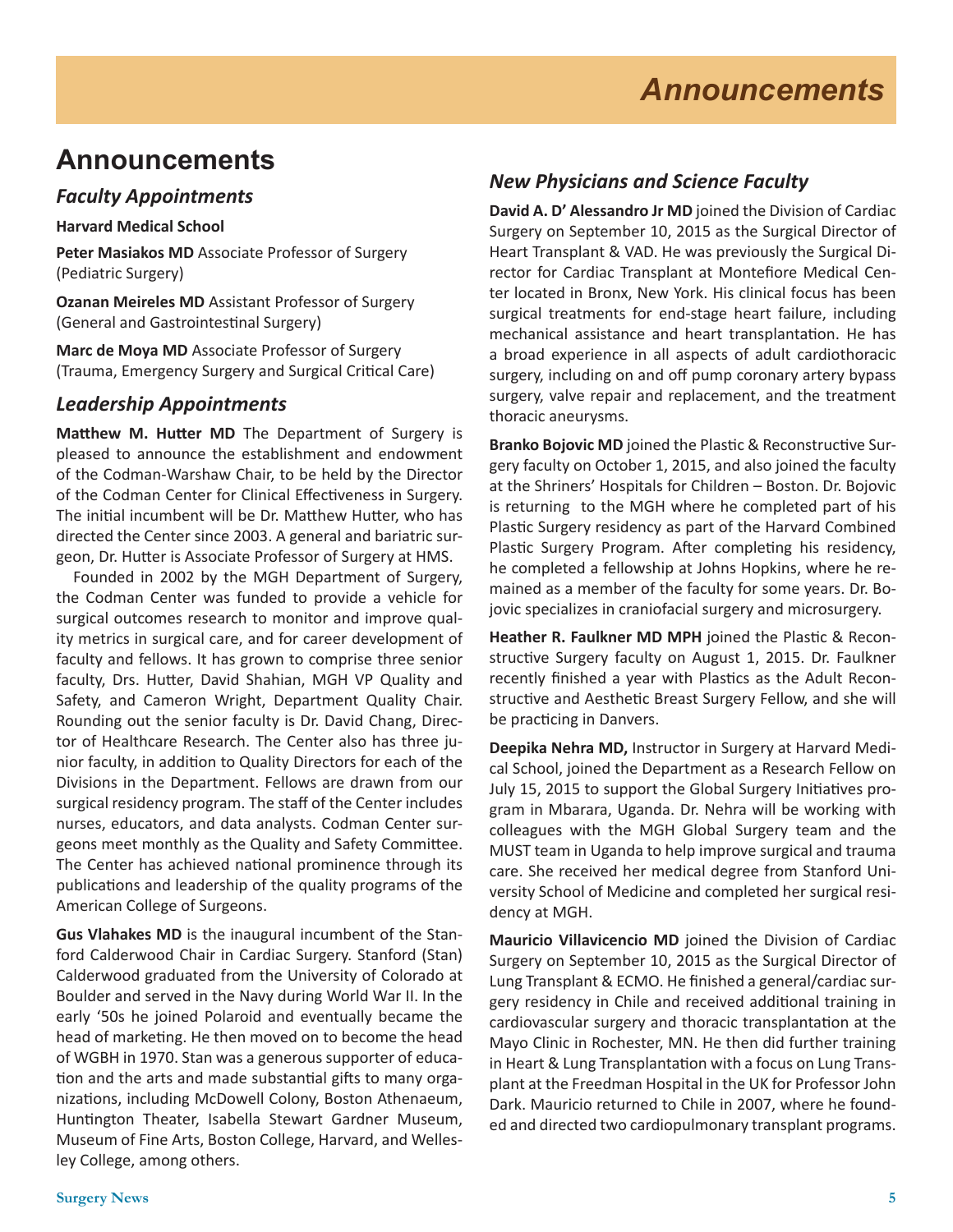## *Announcements*

**Michael D. Wertheimer MD,** Associate Professor of Surgery at Harvard Medical School, joined the Division of Surgical Oncology and the MGH Center for Global Health on October 1, 2015 to help develop a breast health program in Mbarara, Uganda. Dr. Wertheimer received his medical degree from the University of Pennsylvania School of Medicine and completed his surgical residency at Beth Israel Hospital and University of Massachusetts Medical School. Dr. Wertheimer has extensive experience in the development of breast health programs in Boston area hospitals and international locations and is currently serving as the Interim Chief of Surgery at the Cambridge Health Alliance.

### *Honors, Awards and Prizes*

**Myriam Martinez Aguilar MD** (Division of Trauma, Emergency Surgery and Surgical Critical Care) received a \$500 prize for her abstract, The Role of Computed Tomography in the Diagnosis of Necrotizing Soft Tissue Infections, presented at the 2015 MGH Clinical Research Day.

**Jay Austen MD** (Chief, Plastic and Reconstructive Surgery) was awarded *Best Experimental Paper in Plastic and Reconstructive Surgery* for calendar year 2014 for his manuscript, Comparative Analysis of Processing Methods in Fat Grafting (first author, MGH Plastics Resident, Harry Salinas).

**Jordan Bohnen MD,** a general surgery resident, received the *American College of Surgeons Excellence in Research Award* for his abstract, Changing Trends in the Operating Room (OR) Times Between Teaching and Non-Teaching Cases: Less Time for Learning? He also received a \$250 prize for his presentation at the MGH Clinical Research Day .

**Genevieve M. Boland MD PhD** (Surgical Oncology) has been selected to receive a KL2/Catalyst Medical Research Investigator Training (CMeRIT) Program grant from Harvard Catalyst. Dr. Boland has also been awarded by the Board of Trustees of the American Surgical Association Foundation Fellowship for her research proposal entitled, Analysis of Circulating Exosomes in Melanoma Responders/Nonresponders to Immunotherapy, as well as grant funding through Ethicon from the Academy of Women Surgeons.

**Susan Briggs MD** (Trauma, Emergency Surgery and Surgical Critical Care) was awarded with the Manilla-based Gusi Peace Prize in Medicine and Humanitarianism. The Gusi Peace Prize recognizes individuals and organizations who have contributed to global peace and progress through a wide variety of fields. The Gusi Peace Prize, which is considered to be the Eastern equivalent of the Nobel Peace Prize, was founded by chairman Barry Gusi as a way to continue the work of his late father, Captain Gemeniano Javier Gusi, a World War II guerrilla fighter who fought against the Japanese and later became a politician and human rights advocate, and his mother Madame Teodora Sotejo Gusi, a human rights advocate in her own right.

**Kathryn L. Butler MD** (Trauma, Emergency Surgery and Surgical Critical Care) received the Morgan-Zinsser Academy Fellowship in Medical Education from the Harvard Medical School for Academic Year 2015-2016 for her project: Validity and Feasibility of an OSCE for Student Assessment on the Surgical Clerkship.

**Amy S. Colwell MD** (Plastic and Reconstructive Surgery) received a *Best Paper Award* from the open access journal, *Plastic and Reconstructive Surgery—Global Open,* in the category of Best International Collaboration —Silver for her paper, Tissue Reinforcement in Implant-Based Breast Reconstruction, co-authored with Dr. Michael Scheflan from the Assuta and Herzlia Medical Centers, Tel Aviv, Israel.

Peter J. Fagenholz MD (Trauma, Emergency Surgery and Surgical Critical Care) received the *Teaching Award* from the MGH residents.

**Irving Ling MD,** a surgical resident, won the *Joseph Murray Award for Best Resident Paper* at the New England Society of Plastic Surgery Meeting.

**Matthew M. Hutter MD** (General and Gastrointestinal Surgery) was awarded \$2.6 M from the non-profit Patient Centered Outcomes Research Institute (pcori) headquartered in Washington, DC. The study, titled Comparative Effectiveness of Metabolic and Bariatric Surgery Using Patient Reported Outcome Measures (PROMs), will be conducted over four years and will address the comparative benefits of three surgical procedures used to treat individuals with nutritional and metabolic disorders: bypass, sleeve, and band. Importantly, the study will aid patients and doctors to determine which of the three operations will deliver the best result for a particular patient based on the characteristics and natural history of the patient's disease.

**Taibo Li,** an undergraduate engineering student at MIT, who works part-time as a research assistant in Dr. Kasper Lage Hansen's lab at MGH, has received the *Henry Ford II Scholar Award* from the MIT School of Engineering. This award is given to the undergraduate who achieves the highest academic standing at MIT after his/her 2nd or 3rd year.

**Eric Liao MD PhD** (Center for Regenerative Medicine) was awarded two major grants from the NIH this year – a UO1 FaceBase project and a PO1 functional genomics project. His fellows continue to present their work at national meetings (over 15 presentations in 2015). Dr. Liao also was ap-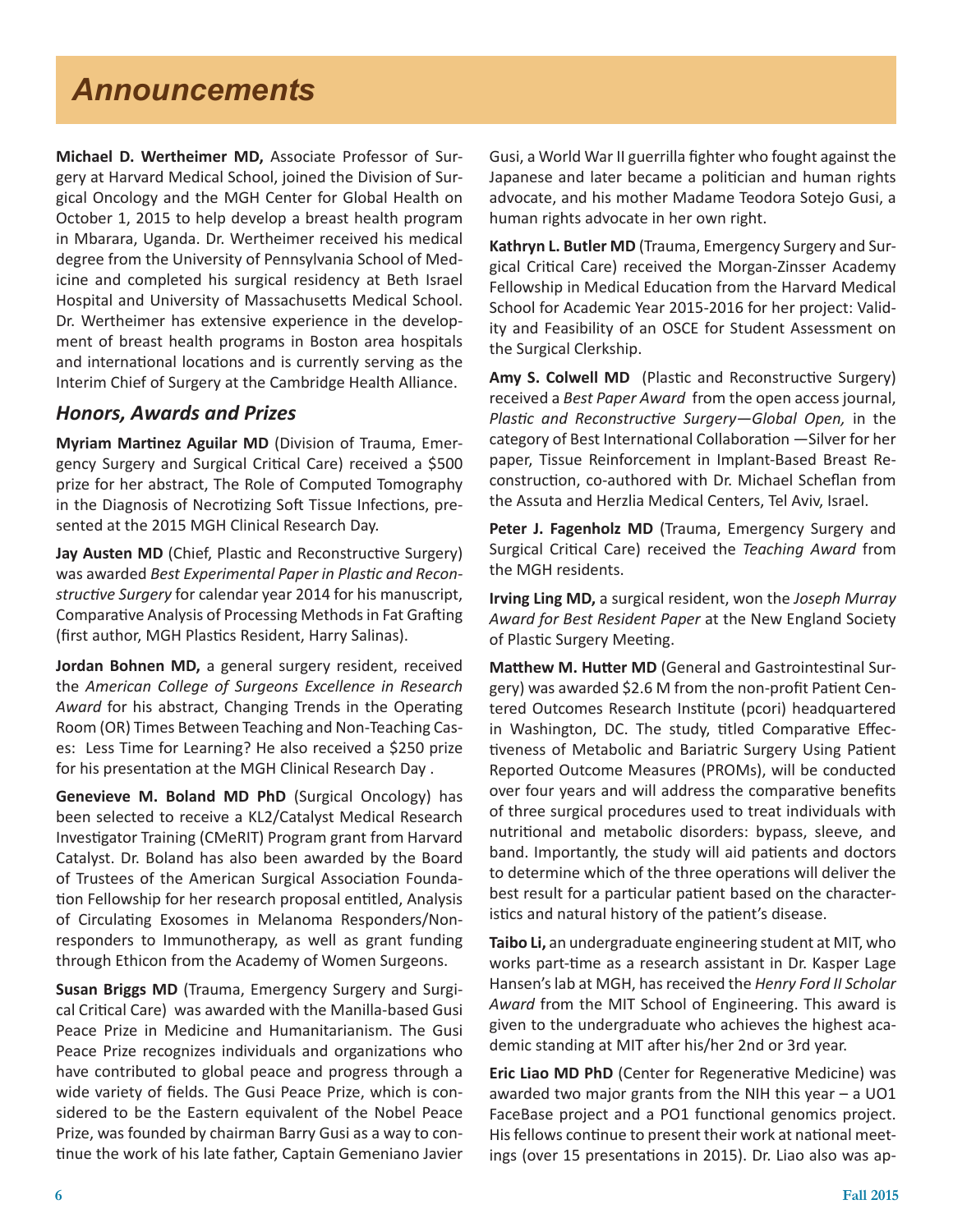# *Peers in Press*

pointed Fellow of the Society of University Surgeons and American Association of Plastic Surgeons.

**Andrew Loehrer MD**, a general surgery resident in the Codman Center for Clinical Effectiveness, received the *American College of Surgeons Excellence in Research Award* for his abstract, Healthcare Reform and Equality in Bariatric Surgery: Does Increased Access to Care Mitigate Disparities?

**Harald C. Ott MD** (Center for Regenerative Medicine) received the *Paper of the Year Award* at the New England Surgical Society for his paper, Regeneration and Orthotopic Transplantation of a Bioartificial Lung.

### *Invited Lectures and Presentations*

**Roy Phitayakorn MD** (General and GI Surgery) chaired the Surgical Education: Principles and Practice course at the American College of Surgeons meeting in Chicago, IL.

### **Peers in Press**

Selected publications (listed by division) between June 15, 2015 and October 15, 2015 with active links to PubMed.

#### **Burn Surgery**

[Is real-time feedback of burn-specific patient-reported](http://www.ncbi.nlm.nih.gov/pubmed/26284638)  [outcome measures in clinical settings practical and useful?](http://www.ncbi.nlm.nih.gov/pubmed/26284638)  [A pilot study implementing the young adult burn out](http://www.ncbi.nlm.nih.gov/pubmed/26284638)[come questionnaire.](http://www.ncbi.nlm.nih.gov/pubmed/26284638) **Ryan CM, Lee AF, Kazis LE, Shapiro GD, Schneider JC, Goverman J, Fagan SP, Wang C, Kim J, Sheridan RL, Tompkins RG.** *J Burn Care Res.* 2015 Aug 17. [Epub ahead of print] PMID: 26284638.

[Raman spectroscopy for label-free identification of](http://www.ncbi.nlm.nih.gov/pubmed/26263412)  [calciphylaxis.](http://www.ncbi.nlm.nih.gov/pubmed/26263412) **Lloyd WR, Agarwal S, Nigwekar SU, Esmonde-White K, Loder S, Fagan S, Goverman J, Olsen BR, Jumlongras D, Morris MD, Levi B.** *J Biomed Opt.* 2015 Aug 1;20(8):80501. PMID: 26263412.

#### **Cardiac Surgery**

[Comparative histology of aortic dilatation associated with](http://www.ncbi.nlm.nih.gov/pubmed/26338050)  [bileaflet versus trileaflet aortic valves.](http://www.ncbi.nlm.nih.gov/pubmed/26338050) **Heng E, Stone JR, Kim JB, Lee H, MacGillivray TE, Sundt TM.** *Ann Thorac Surg.* 2015 Aug. [Epub ahead of print]. PMID: 26338050.

[Greater volume of acute normovolemic hemodilution may](http://www.ncbi.nlm.nih.gov/pubmed/26206721)  [aid in reducing blood transfusions after cardiac surgery.](http://www.ncbi.nlm.nih.gov/pubmed/26206721) **Goldberg J, Paugh TA, Dickinson TA, Fuller J, Paone G, Theurer PF, Shann KG, Sundt TM 3rd, Prager RL, Likosky DS; PERForm Registry and MI Society of Thoracic and Cardiovascular Surgeons Quality Collaborative.** *Ann Thorac Surg.* 2015 Jul. [Epub ahead of print]. PMID: 26206721.

[Percutaneous mitral valve edge-to-edge repair for degen](http://www.ncbi.nlm.nih.gov/pubmed/26070587)[erative mitral regurgitation.](http://www.ncbi.nlm.nih.gov/pubmed/26070587) **Dal-Bianco JP, Inglessis I, Melnitchouk S, Daher M, Palacios IF.** *Curr Treat Options Cardiovasc Med.* 2015 Jul;17(7):389. PMID: 26070587.

#### **General /GI Surgery**

[Emotional intelligence and simulation.](http://www.ncbi.nlm.nih.gov/pubmed/26210976) **McKinley SK, Phitayakorn R.** *Surg Clin North Am.* 2015 Aug;95(4):855- 67. PMID: 26210976.

[Recurrence and survival after resection of small intra](http://www.ncbi.nlm.nih.gov/pubmed/26135696)[ductal papillary mucinous neoplasm-associated carcino](http://www.ncbi.nlm.nih.gov/pubmed/26135696)[mas \(≤20-mm invasive component\): A multi-institutional](http://www.ncbi.nlm.nih.gov/pubmed/26135696)  [analysis.](http://www.ncbi.nlm.nih.gov/pubmed/26135696) **Winter JM, Jiang W, Basturk O, Mino-Kenuduson M, Fong ZV, Tan WP, Lavu H, Vollmer CM, Furth EE, Haviland D, Klimstra DS, Jarnagin WR, Lillemoe KD, Yeo CJ, Fernandez-Del Castillo C, Allen PJ.** *Ann Surg.* 2015 Jul 1. [Epub ahead of print] PMID: 26135696.

[Performance of the afirma gene expression classifier in](http://www.ncbi.nlm.nih.gov/pubmed/25962906)  [Hürthle cell thyroid nodules differs from other indeter](http://www.ncbi.nlm.nih.gov/pubmed/25962906)[minate thyroid nodules.](http://www.ncbi.nlm.nih.gov/pubmed/25962906) **Brauner E, Holmes BJ, Krane JF, Nishino M, Zurakowski D, Hennessey JV, Faquin WC, Parangi S.** *Thyroid.* 2015 Jul;25(7):789-96. PMID: 25962906.

#### **Laryngeal Surgery**

[Bedside injection medialization laryngoplasty in immedi](http://www.ncbi.nlm.nih.gov/pubmed/26307574)[ate postoperative patients.](http://www.ncbi.nlm.nih.gov/pubmed/26307574) **Barbu AM, Gniady JP, Vivero RJ, Friedman AD, Burns JA.** *Otolaryngol Head Neck Surg.*  2015 Aug 25. [Epub ahead of print] PMID: 26307574.

### **Pediatric Surgery**

[AAV9 delivering a modified human Mullerian inhibiting](http://www.ncbi.nlm.nih.gov/pubmed/?term=26216943)  [substance as a gene therapy in patient-derived xenografts](http://www.ncbi.nlm.nih.gov/pubmed/?term=26216943)  [of ovarian cancer.](http://www.ncbi.nlm.nih.gov/pubmed/?term=26216943) **Pépin D, Sosulski A, Zhang L, Wang D, Vathipadiekal V, Hendren K, Coletti CM, Yu A, Castro CM, Birrer MJ, Gao G, Donahoe PK.** *Proc Natl Acad Sci U S A.* 2015 Aug 11;112(32):E4418-27. PMID: 26216943.

#### [Endoscopic delivery of enteric neural stem cells to treat](http://www.ncbi.nlm.nih.gov/pubmed/?term=26190543)  [Hirschsprung disease.](http://www.ncbi.nlm.nih.gov/pubmed/?term=26190543)

**Cheng LS, Hotta R, Graham HK, Nagy N, Goldstein AM, Belkind-Gerson J.** *Neurogastroenterol Motil.* 2015 Jul 17. [Epub ahead of print] PMID: 26190543.

[Health care utilization and charges following the enact](http://www.ncbi.nlm.nih.gov/pubmed/26235531)[ment of the 2007 Graduated Drivers Licensing Law in Mas](http://www.ncbi.nlm.nih.gov/pubmed/26235531)[sachusetts.](http://www.ncbi.nlm.nih.gov/pubmed/26235531) **Sangji NF, Ramly EP, Kaafarani HM, Seethala R, Raybould T, Camargo CA Jr, Velmahos G, Masiakos PT, Lee J.** *J Pediatr Surg.* 2015 Jun 20. [Epub ahead of print] PMID: 26235531.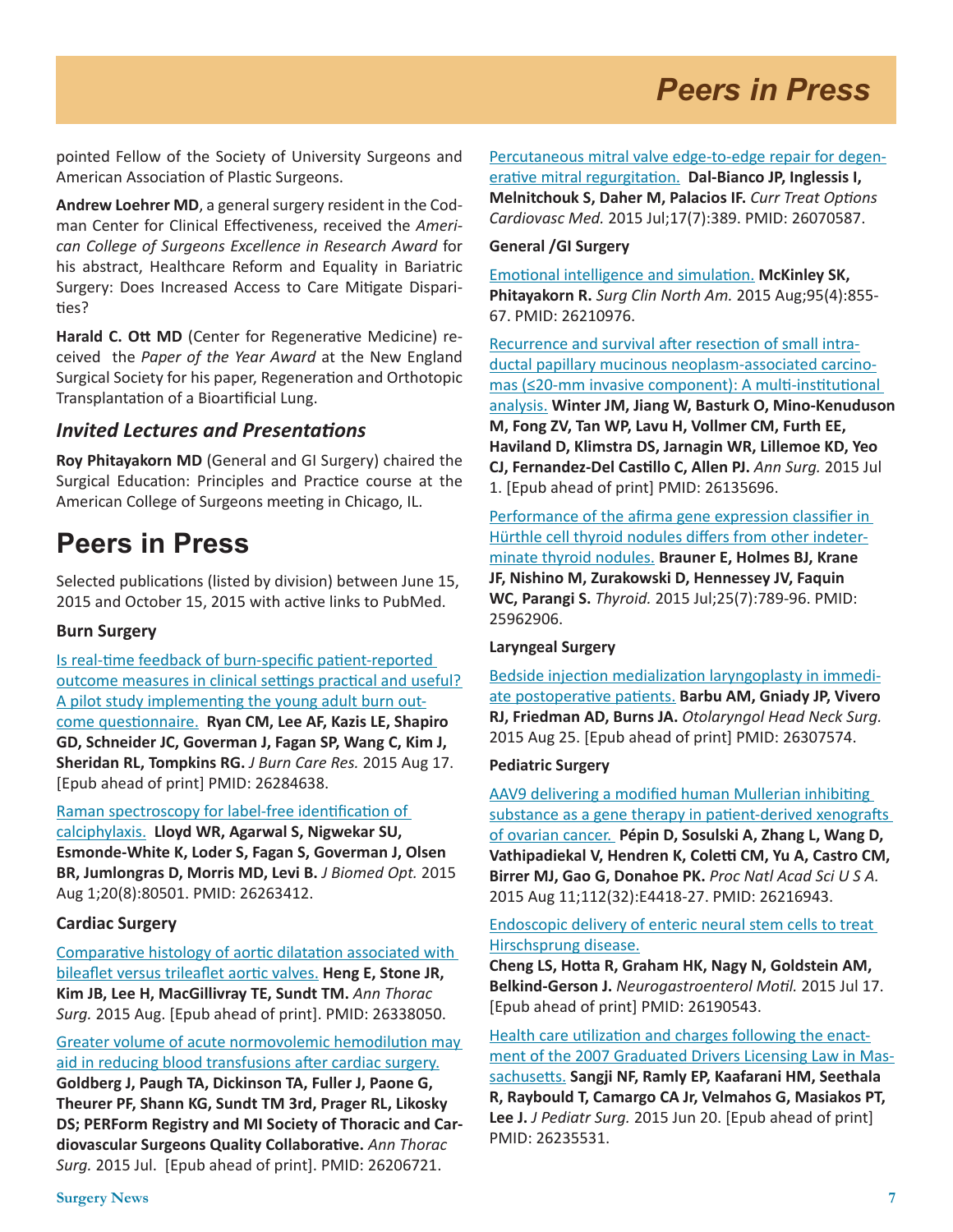# *Peers in Press*

#### **Plastic Surgery**

[Burn ear reconstruction using porous polyethylene im](http://www.ncbi.nlm.nih.gov/pubmed/26284635)[plants and tissue expansion.](http://www.ncbi.nlm.nih.gov/pubmed/26284635) **Fernandes JR, Driscoll DN.** *J Burn Care Res.* 2015 Aug 17. [Epub ahead of print] PMID: 26284635.

[Adhesion and integration of tissue engineered cartilage to](http://www.ncbi.nlm.nih.gov/pubmed/25196223)  [porous polyethylene for composite ear reconstruction.](http://www.ncbi.nlm.nih.gov/pubmed/25196223)

**O'Sullivan NA, Kobayashi S, Ranka MP, Zaleski KL, Yaremchuk MJ, Bonassar LJ, Randolph MA.** *Biomed Mater Res B Appl Biomater*. 2015 Jul;103(5):983-91. PMID: 25196223.

#### **Surgical Oncology**

[Early results from the flexibility in surgical training re](http://www.ncbi.nlm.nih.gov/pubmed/26119098)[search consortium: Resident and Program Director atti](http://www.ncbi.nlm.nih.gov/pubmed/26119098)[tudes toward flexible rotations in senior residency.](http://www.ncbi.nlm.nih.gov/pubmed/26119098)

**Klingensmith ME, Awad M, Delman KA, Deveney K, Fahey TJ 3rd, Lees JS, Lipsett P, Mullen JT, Smink DS, Wayne J.** *J Surg Educ.* 2015 Jun 25. [Epub ahead of print] Review. PMID: 26119098.

[Lumpectomy specimen margins are not reliable in predict](http://www.ncbi.nlm.nih.gov/pubmed/25613784)[ing residual disease in breast conserving surgery.](http://www.ncbi.nlm.nih.gov/pubmed/25613784) **Tang** 

**R, Coopey SB, Specht MC, Lei L, Gadd MA, Hughes KS, Brachtel EF, Smith BL.** *Am J Surg.* 2015 Jul;210(1):93-8. PMID: 25613784.

#### **Thoracic**

[Lymph node assessment and impact on survival in video](http://www.ncbi.nlm.nih.gov/pubmed/26165483)[assisted thoracoscopic lobectomy or segmentectomy.](http://www.ncbi.nlm.nih.gov/pubmed/26165483)

**Zhou H, Tapias LF, Gaissert HA, Muniappan A, Wright CD, Wain JC, Donahue DM, Morse CR, Mathisen DJ, Lanuti M.** *Ann Thorac Surg.* 2015 Jul 10. [Epub ahead of print] PMID: 26165483.

[Engineered composite tissue as a bioartificial limb graft.](http://www.ncbi.nlm.nih.gov/pubmed/26004237) **Jank BJ, Xiong L, Moser PT, Guyette JP, Ren X, Cetrulo CL, Leonard DA, Fernandez L, Fagan SP, Ott HC.** *Biomaterials.* 2015 Aug;61:246-56. PMID: 26004237.

[Ex vivo non-invasive assessment of cell viability and prolif](http://www.ncbi.nlm.nih.gov/pubmed/25818417)[eration in bio-engineered whole organ constructs.](http://www.ncbi.nlm.nih.gov/pubmed/25818417) **Ren X, Tapias LF, Jank BJ, Mathisen DJ, Lanuti M, Ott HC.** *Biomaterials.* 2015 Jun;52:103-12. PMID: 25818417

#### **Transplant**

[Repeated injections of IL-2 break renal allograft tolerance](http://www.ncbi.nlm.nih.gov/pubmed/26190648)  [induced via mixed hematopoietic chimerism in monkeys.](http://www.ncbi.nlm.nih.gov/pubmed/26190648) **Yamada Y, Nadazdin O, Boskovic S, Lee S, Zorn E, Smith RN, Colvin RB, Madsen JC, Cosimi AB, Kawai T, Benichou G.** *Am J Transplant.* 2015 Jul 17. [Epub ahead of print] PMID: 26190648.

[Market competition and density in liver transplanta](http://www.ncbi.nlm.nih.gov/pubmed/26206649)[tion: Relationship to volume and outcomes.](http://www.ncbi.nlm.nih.gov/pubmed/26206649) **Adler JT, Yeh H, Markmann JF, Nguyen LL.** *J Am Coll Surg.* 2015 Aug;221(2):524-31. PMID: 26206649.

[The race to liver transplantation: a comparison of patients](http://www.ncbi.nlm.nih.gov/pubmed/25868408)  [with and without hepatocellular carcinoma from list](http://www.ncbi.nlm.nih.gov/pubmed/25868408)[ing to post-transplantation.](http://www.ncbi.nlm.nih.gov/pubmed/25868408) **Patel MS, Kohn R, Kratz JR, Shah JA, Markmann JF, Vagefi PA.** *J Am Coll Surg.* 2015 Jun;220(6):1001-7. PMID: 25868408.

**Trauma, Emergency Surgery and Surgical Critical Care**

[Tourniquet use at the Boston Marathon bombing: Lost](http://www.ncbi.nlm.nih.gov/pubmed/25710432)  [in translation.](http://www.ncbi.nlm.nih.gov/pubmed/25710432) **King DR, Larentzakis A, Ramly EP; Boston Trauma Collaborative.** *J Trauma Acute Care Surg.* 2015 Mar;78(3):594-9. PMID: 25710432.

[Additional imaging in alert trauma patients with cervical](http://www.ncbi.nlm.nih.gov/pubmed/26239776)  spine tenderness and a negative computed tomographic [ccan: Is it needed?](http://www.ncbi.nlm.nih.gov/pubmed/26239776)

**Mavros MN, Kaafarani HM, Mejaddam AY, Ramly EP, Avery L, Fagenholz PJ, Yeh DD, de Moya MA, Velmahos GC.** *World J Surg.* 2015 Nov;39(11):2685-90. PMID: 26239776.

[Peer-to-peer physician feedback improves adherence to](http://www.ncbi.nlm.nih.gov/pubmed/26091316)  [blood transfusion guidelines in the surgical intensive care](http://www.ncbi.nlm.nih.gov/pubmed/26091316)  [unit.](http://www.ncbi.nlm.nih.gov/pubmed/26091316) **Yeh DD, Naraghi L, Larentzakis A, Nielsen N, Dzik W, Bittner EA, Chang Y, Kaafarani HM, Fagenholz P, Lee J, DeMoya M, King DR, Velmahos G.** *J Trauma Acute Care* 

*Surg.* 2015 Jul;79(1):65-70. PMID: 26091316.

### **Vascular**

[Multicenter clinical trial of the conformable stent graft for](http://www.ncbi.nlm.nih.gov/pubmed/26211376)  [the treatment of acute, complicated type B dissection.](http://www.ncbi.nlm.nih.gov/pubmed/26211376) **Cambria RP, Conrad MF, Matsumoto AH, Fillinger M, Pochettino A, Carvalho S, Patel V, Matsumura J.** *J Vasc Surg.* 2015 Aug;62(2):271-8. PMID: 26211376.

[Aneurysmal degeneration of the thoracoabdominal aorta](http://www.ncbi.nlm.nih.gov/pubmed/26071613)  [after medical management of type B aortic dissections.](http://www.ncbi.nlm.nih.gov/pubmed/26071613) **Durham CA, Aranson NJ, Ergul EA, Wang LJ, Patel VI, Cambria RP, Conrad MF.** *J Vasc Surg.* 2015 Jun 10. [Epub ahead of print] PMID: 26071613.

[The Society for Vascular Surgery's objective performance](http://www.ncbi.nlm.nih.gov/pubmed/26033008)  [goals for lower extremity revascularization are not gen](http://www.ncbi.nlm.nih.gov/pubmed/26033008)[eralizable to many open surgical bypass patients encoun](http://www.ncbi.nlm.nih.gov/pubmed/26033008)[tered in contemporary surgical practice.](http://www.ncbi.nlm.nih.gov/pubmed/26033008) **Saraidaridis JT, Ergul E, Patel VI, Stone DH, Cambria RP, Conrad MF.** *J Vasc Surg.* 2015 Aug;62(2):392-400. PMID: 26033008.